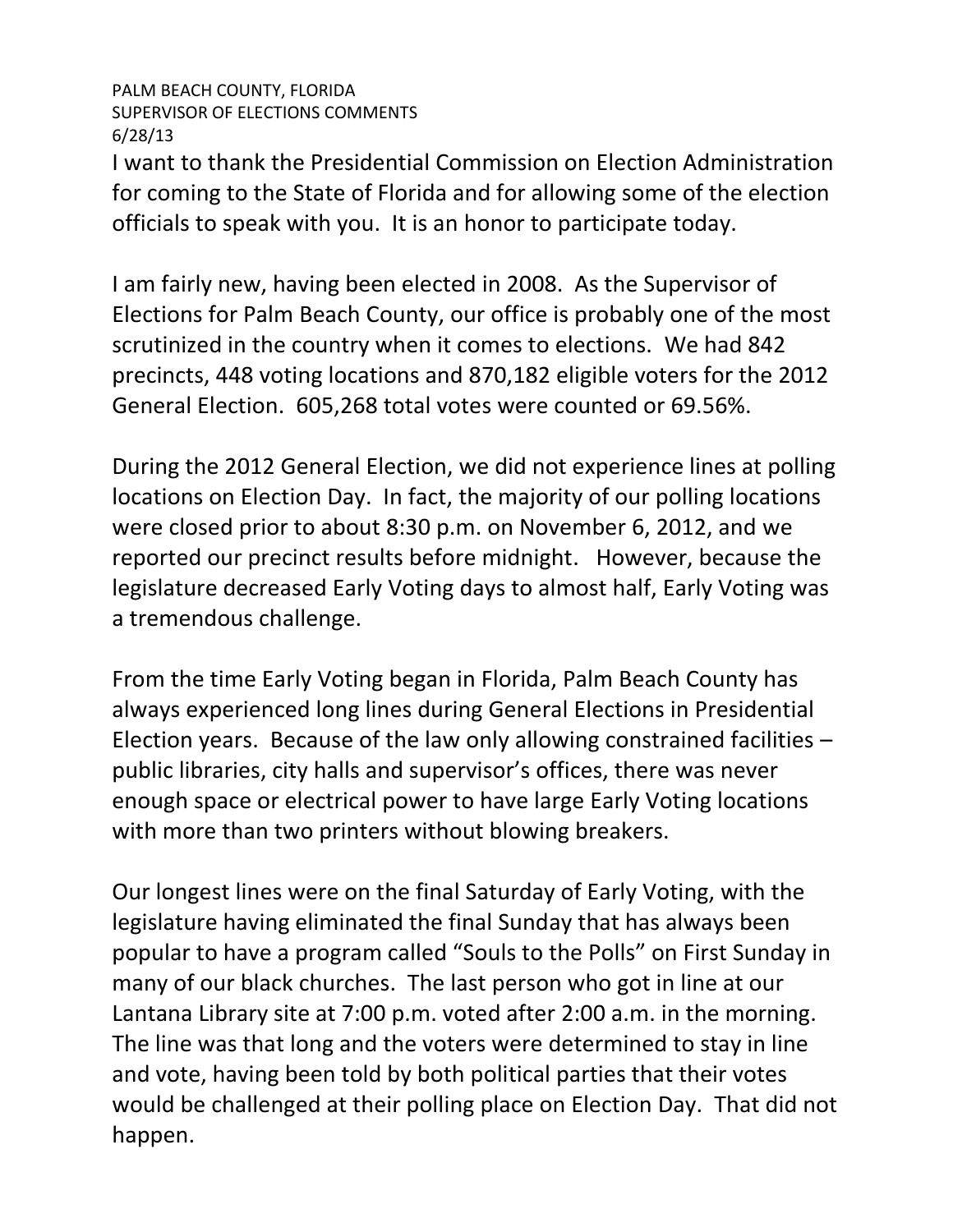Another delay was our long 6 page ballot with 11 constitutional amendments, one of which was 664 words long. We are also required by Federal law to provide Spanish on the same ballot. The voters who brought their Sample Ballots with them voted faster than those who did not because they could just transfer their votes from their Sample Ballots; however, it took longer than usual to vote with all of the ballot questions.

As you know, the legislature amended some of the laws this year that will now bring back a maximum of 14 Early Voting days, including the final Sunday, with allowance to move Early Voting to larger locations and for a maximum of 12 hours a day at the discretion of the supervisor. In may be wise in the future to provide for uniform laws within the state so there is equity in the hours and days for Early Voting in every county.

Palm Beach County is also working on creating electronic poll books using off-the-shelf technology – mini ipads that can take a picture of the QR code on the back of your driver's license and populate your registration information. We know this will go a long way in moving our voters more quickly. We have not had electronic poll books in the past, mostly because of the large expense and the difficulty of the large components that have been available. This is a great example of moving election equipment forward using current technology.

Absentee or Vote by Mail ballots are also very popular in our state. We mailed over 157,000 ballots, 170 to military overseas and almost 2,600 to civilians overseas. 131,124 ballots were returned and processed and 128,256 were accepted. Over 44,700 absentee ballots were received in the last three days of the General Election. The manual process to verify signatures, physically open the envelopes and then sort into precincts and count the ballots goes beyond the close of Election Day. We also had a larger than usual number of Provisional Ballots, due to a law change that required voters who had not changed their address from another county to ours prior to Election Day to vote by Provisional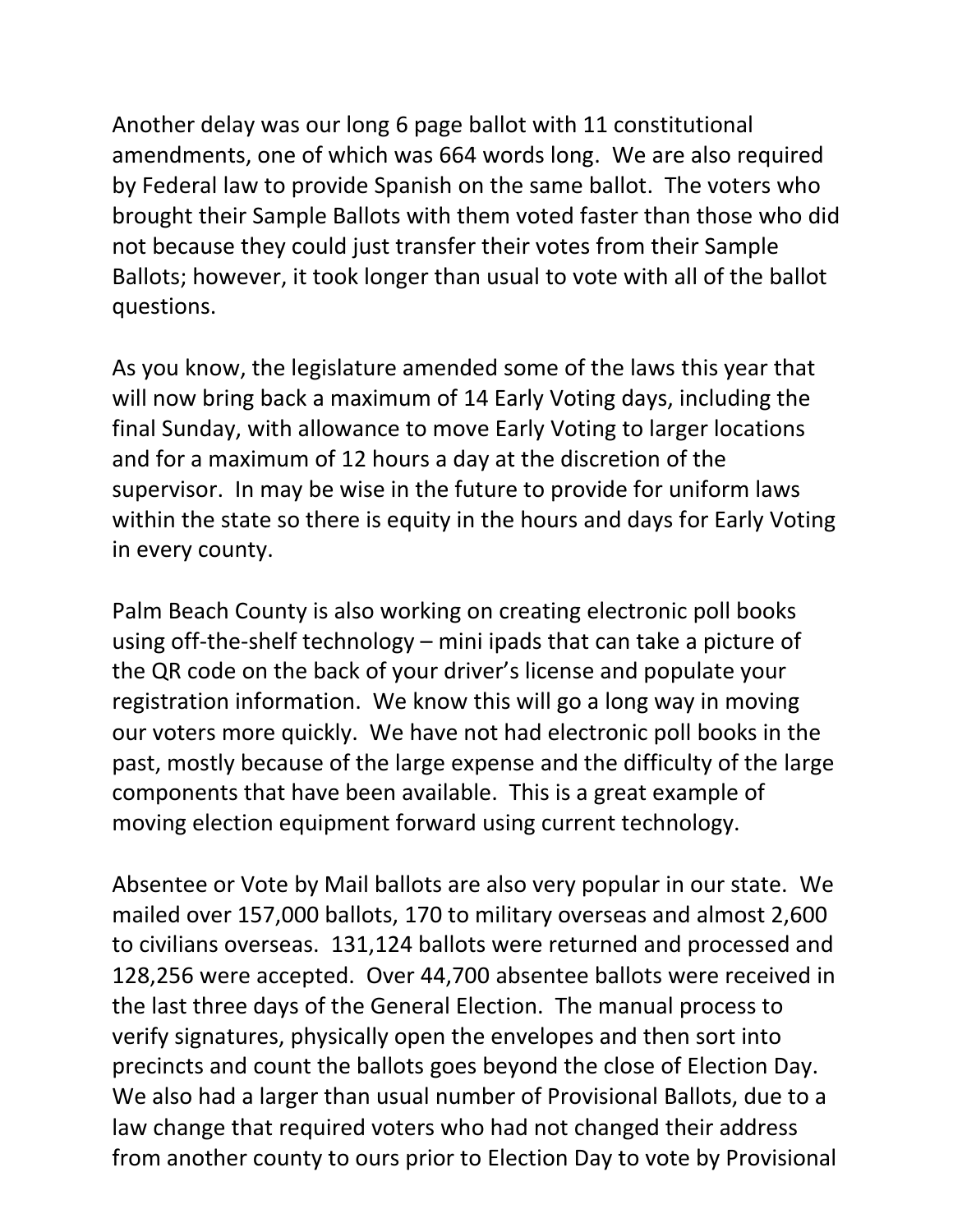Ballot. The manual process for Provisional Ballots is more detailed and time consuming than absentee ballots.

We worked almost around the clock and we reported our unofficial election results before noon, Saturday, November 10, 2012, well within the 4 day time frame allowed by law. Our official results also met the legal timeframe of noon on the  $12<sup>th</sup>$  day following a General Election, as did all of the supervisors in the state.

We also experienced a printing error that required us to duplicate 25,000 absentee ballots that would not read in our tabulators. This was the third printer that we have used in four years, with little success in total accuracy. We need to work on quality controls with the vendors who print ballots.

The laws in Florida allow us to send ballots to military and overseas by e-mail; however, because of the size of the ballot, if the voter did not have an e-mail that would accept the large ballot, many of the e-mails were returned to us or sent to the voter's junk mail. We had a team of people working to contact these voters so we could get them their ballots. I believe we need to work with the military to provide additional voter education about e-mail addresses and we need to have shorter ballots.

We also experienced many difficulties with the United States Post Office. Our voters experienced long delays or in some cases never received their ballot or a duplicate ballot that was mailed to them. We are upgrading to the IMB bar code on the ballot envelope, which will allow us to track mailed ballots in the future. We need additional cooperation and coordination with the Post Office in the future.

In reference to voting equipment, Palm Beach County experienced a substantial software failure last year during a municipal election that caused us to call the wrong winners until we discovered the error during our post election audit. Apparently our vendor was aware of the potential failure; however, it was not caught during the state's testing